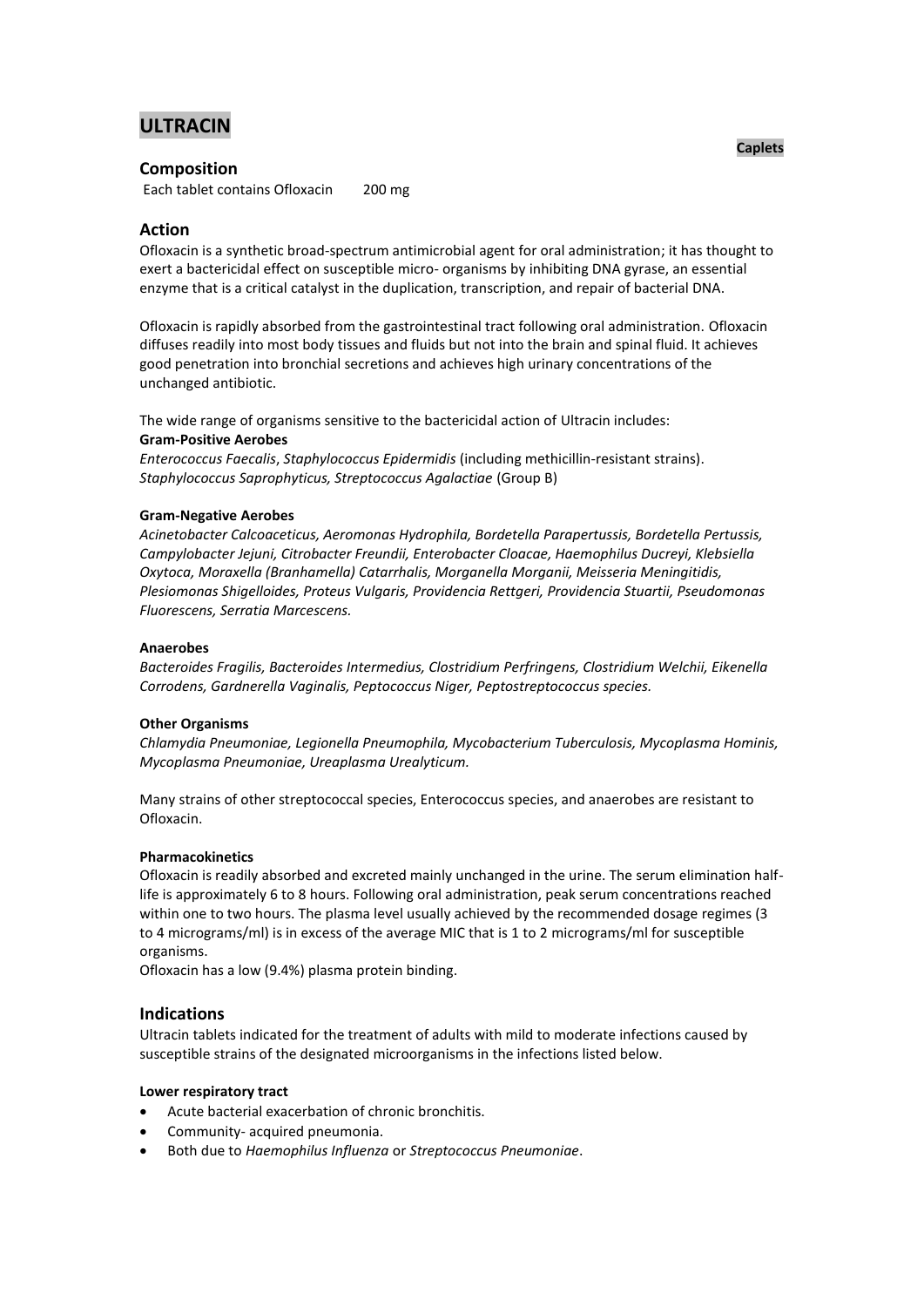## **Skin and skin structure**

- Uncomplicated skin and skin structure infections due to *Staphylococcus Aureus*, *Streptococcus Pyogenes,* or *Proteus Mirabilis*.
- Sexually transmitted diseases.
- Acute, uncomplicated urethral and cervical gonorrhea due to *Neisseria Gonorrhea*.
- Nongonorrheal uretheritis and cervictitis due to *Chlamydia Trachomatis*.

 Mixed infections of the urethra and cervix due to *Chlamydia Trachomatis* and *Neussaria Gonorrhoeae.*

## **Urinary tract**

 Uncomplicated cystitis due to *Citrobacter Diversus, Enterobacter Aerogenes, Escherichia Coli, Klebsiella Pneumoniae, Proteus Mirabilis,* or *Pseudomonas Aeruginosa.*

 Complicated urinary tract infections due to *Escherichia Coli, Klebsiella Pneumoniae, Proteus Mirabilis, Citrobacter Diversus,* or *Pseudomonas Aeruginosa.*

## **Prostate**

Prostatitis due to *Escherichia Coli.*

## **Contraindications**

- Ofloxacin should not be used in patients with known hypersensitivity to 4-quinolone antibacterials or any of the tablet excipients.
- Ofloxacin should not be used in patients with a past history of tendinitis.
- Ofloxacin, like other 4-quinolones, is contra-indicated in patients with a history of epilepsy or with a lowered seizure threshold.
- Ofloxacin is contra-indicated in children or growing adolescents, and in pregnant or breastfeeding women, since animal experiments do not entirely exclude the risk of damage to the cartilage of joints in the growing subject.
- Patients with latent or actual defects in glucose-6-phosphate dehydrogenese activity may be prone to haemolytic reactions when treated with quinolone antibacterial agents.

## **Warnings**

Even when used as instructed, Ofloxacin Tablets may alter reactivity to such an extent that the ability to drive vehicles or operate machinery may be impaired.

**Animal studies have shown that ofloxacin may affect joint development in immature animals. Do Not give Ofloxacin to patients under 18 years of age.**

### *Clostridium difficile - associated disease:*

Diarhoea, particularly if severe and/or persistent, occurring during treatment or in the initial weeks following treatment with ofloxacin or with various other antibiotics, but especially broad-spectrum antibiotics, may be symptomatic of Clostridium difficile-associated disease, the most severe form of which is pseudo-membranous colitis.

If a diagnosis of pseudomembranous colitis suspected, stop ofloxacin immediately and appropriate specified antibiotic therapy should be started immediately (e.g. vancomycin or metronidazole).

Tendinitis, less frequently observed, may occasionally lead to rupture, involving more particularly Achilles tendon, and occurring especially in elderly patients. Rupture seems favored by treatment with corticosteroids. The onset of signs of tendinitis requires stopping the treatment, to rest both Achilles tendons by appropriate immobilization or special heelpieces, and to take orthopedic advice.

Ofloxacin may aggravate myasthenia gravis. Ofloxacin may negativate the isolation of Mycobacterium tuberculosis, giving false negative results, in the bacteriological diagnosis of tuberculosis.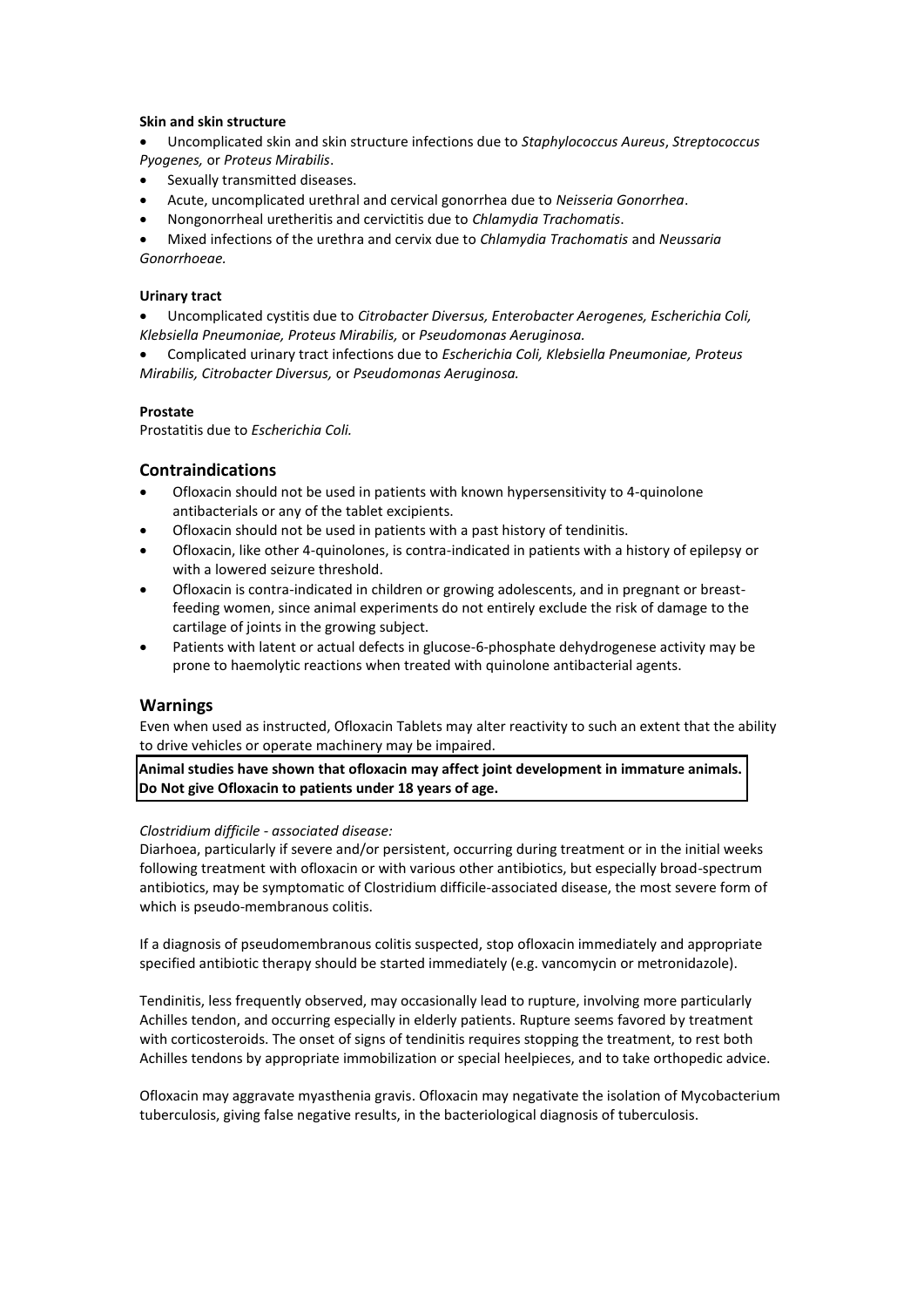Monitor the serum concentration of ofloxacin in patients with severe renal impairment and haemodialysis patients. Although this has not been reported, the possibility cannot be ruled out that fluoroquinolones may trigger an attack of porphyria in predisposed patients.

## **Pregnancy**

### *Category D*

There is positive evidence of human fetal risk based on adverse reaction data from investigational or marketing experience or studies in humans, but potential benefits may warrant use of the drug in pregnant women despite potential risks.

#### **Nursing Mothers**

Since Ofloxacin excreted in breast milk, administration of this drug to nursing mothers may lead to sensitisation of their infants. Therefore, having taken into account the importance of the drug to the mother, either discontinue nursing or discontinue the drug.

#### **Use in Infants**

Ofloxacin excreted largely unchanged by the kidney. Because renal function is incompletely developed in infants, the rate of elimination of the drug tends to be slow.

Administer Penicillin-type drugs with caution, particularly in neonates, and evaluate organ system function frequently.

## **Adverse Reactions**

## **General**

Nausea, insomnia, headache, dizziness, diarrhea, vomiting, rash, pruritus, external genital pruritus in women, vaginitis, dysgeusia.

#### **Body as a whole**

Asthenia, chills, malaise, extremity pain, pain, epistaxis.

#### **Cardiovascular System**

Cardiac arrest, edema, hypertension, hypotension, palpitations, vasodilatation, cerebral thrombosis, pulmonary edema, tachycardia, hypotension/shock, syncope

#### **Gastrointestinal System**

Dyspepsia, intestinal perforation; pseudomembranous colitis, GI hemorrhage; hiccough, painful oral mucosa, pyrosis.

#### **Genital/Reproductive System**

Burning, irritation, pain and rash of the female genitalia, dysmenorrhea, menorrhagia, metrorrhagia vaginal candidiasis.

#### **Musculoskeletal System**

Arthralgia, myalgia, tendinitis/rupture: weakness.

#### **Central Nervous System**

Seizures, anxiety, cognitive change, depression, dream abnormality, euphoria, hallucinations, paresthesia, syncope, vertigo, tremor, confusion, nightmares; suicidal thoughts or acts, disorientation, psychotic reactions, paranoia; phobia, agitation, restlessness, aggressiveness/hostility, manic reaction, emotional liability; peripheral neuropathy, ataxia, in coordination; possible exacerbation of: myasthenia gravis and extrapyramidal disorders; dysphasia, light-headedness.

#### **Nutritional/Metabolic**

Thirst, weight loss.

#### **Respiratory System**

Respiratory arrest, cough, rhinorrhea, dyspnea, bronchospasm, allergic pneumonitis, stridor.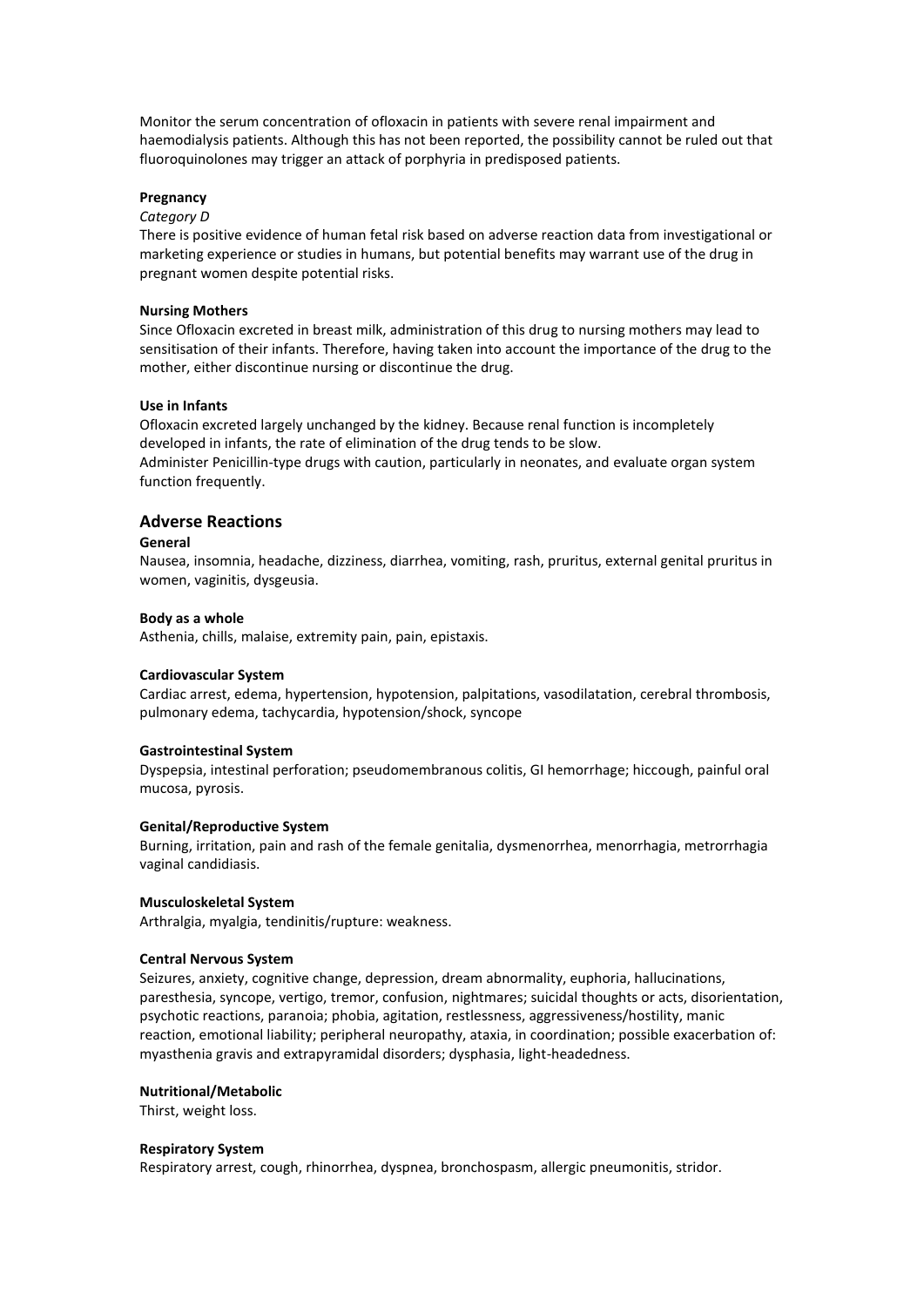## **Skin/Hypersensitivity**

Angioedema, diaphoresis, urticaria, vasculitis, anaphylactic reactions/shock; purpura, serumsickness, erythema multiform/Stevens-Johnson syndrome, erythema nodosum, exfoliative dermatitis, hyperpigmentation, toxic epidermal necrolysis, conjunctivitis, photosensitivity, vesiculobullous eruption.

### **Special Senses**

Decreased hearing acuity, tinnitus, photophobia, diplopia, nystagmus, blurred vision, disturbances of: taste, smell, hearing and equilibrium, usually reversible following discontinuation.

## **Urinary System**

Dysuria, urinary frequency, urinary retention, anuria, polyuria, renal calculi, renal failure, interstitial nephritis, hematuria.

## **Hematopoietic**

Anemia, leukopenia, leukocytosis, neutropenia, neutrophilia, increased band forms, lymphocytopenia, eosinophilia, lymphocytosis, thrombocytopenia, thrombocytosis, elevated ESR.

## **Hepatic**

Hepatic dysfunction including hepatic necrosis, jaundice (cholestatic or hepatocellular), hepatitis elevated: alkaline phosphatase, AST (SGOT), ALT (SGPT).

## **Endocrine/Metabolic**

Hyper- or hypoglycemia, especially in diabetic patients on insulin or oral hypoglycemic agents.

## **Precautions**

Adequate hydration of patients receiving Ofloxacin maintained to prevent the formation of highly concentrated urine.

Administer Ofloxacin with caution in the presence of renal or hepatic insufficiency/impairment. In patients with known or suspected renal or hepatic insufficiency/impairment, careful clinical observation and appropriate laboratory studies should be performed prior to and during therapy since elimination of Ofloxacin may be reduced. In patients with impaired renal function (creatinine clearance < or =50 mg/ml), alteration of the dosage regimen is necessary.

Moderate to severe phototoxicity reactions observed in patients exposed to direct sunlight while receiving some drugs in this class, including Ofloxacin. Excessive sunlight should be avoided; therapy should be discontinued if phototoxicity (e.g., a skin eruption, etc.) occurs.

Ofloxacin should be used with caution in any patient with a known or suspected CNS disorder that may predispose to seizures or lower the seizure threshold (e.g., severe cerebral arteriosclerosis, epilepsy, etc.) or in the presence of other risk factors that may predispose to seizures or lower the seizure threshold (e.g., certain drug therapy, renal dysfunction, etc.).

Disturbances of blood glucose, including symptomatic hyperglycemia- and hypoglycemia, have been reported, usually in diabetic patients receiving concomitant treatment with an oral hypoglycemic agent (e.g., glyburide/Glibenclamide, etc.) or with insulin. In these patients, careful monitoring of blood glucose is recommended. If a hypoglycemic reaction occurs in a patient treated with Ofloxacin, discontinue Ofloxacin immediately and consult a physician.

As with any potent drug, periodic assessment of organ system functions, including renal, hepatic, and hematopoietic, is advisable during prolonged therapy.

## **Drug Interactions**

*Quinolones/ Antacids/Sucralfate/ Metal Cations/Multi-Vitamins*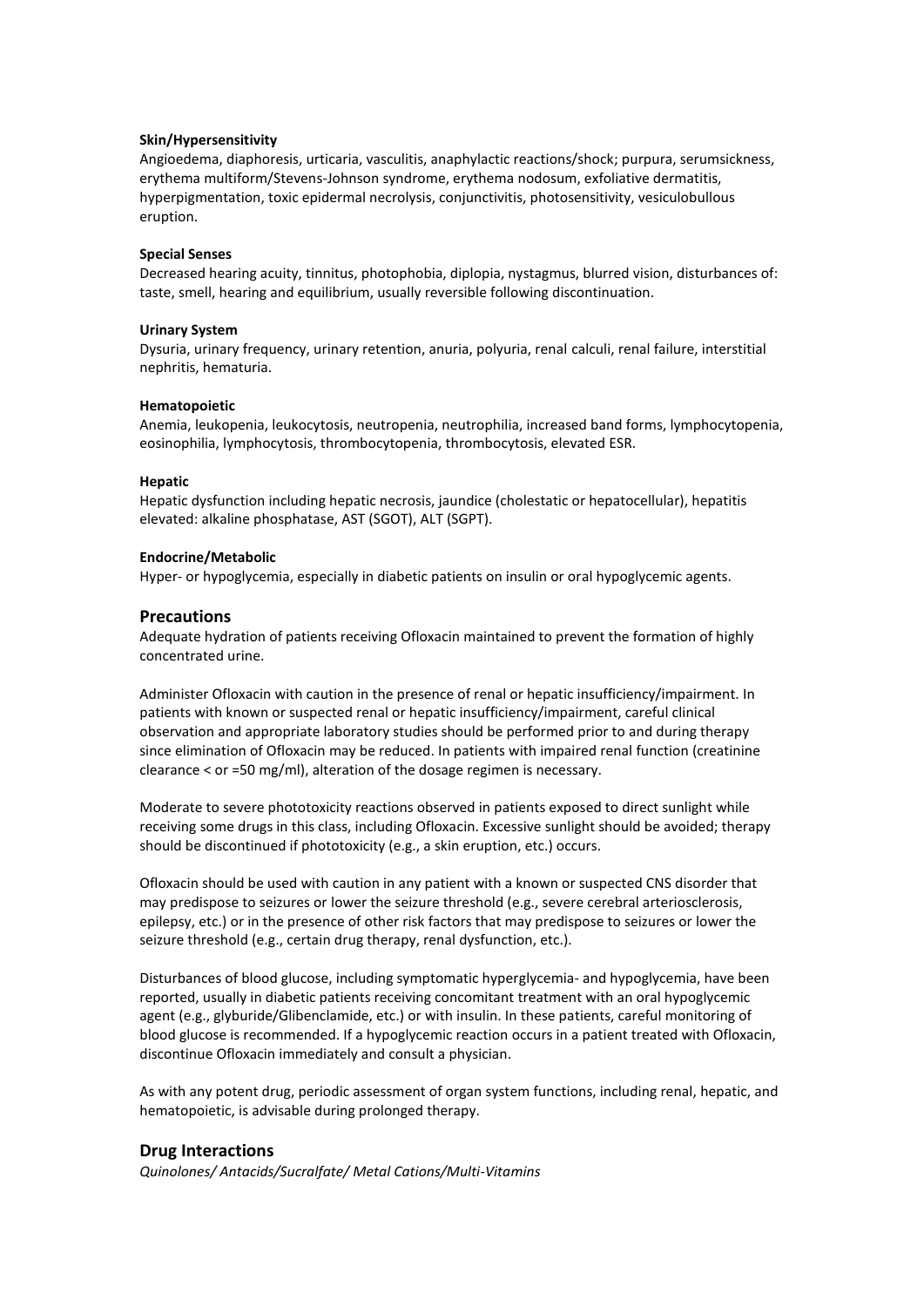These agents interfere with the absorption of quinolones resulting in systemic levels considerably lower than desired. These agents should not be taken within the two-hour period before or within the two-hour period after Ofloxacin administration.

## *Quinolones/ Cimetidine*

Cimetidine has demonstrated interference with the elimination of some quinolones.

## *Quinolones/ Cyclosporine/Theophylline (methylxanthines)/ Warfarin*

Most quinolone antimicrobial drugs inhibit cytochrome P450 enzyme activity. This may result in a prolonged half-life for some drugs that also metabolized by this system hen co administered with quinolones. The extent of this inhibition varies among different quinolones.

## *Quinolones/ Non-Steroidal Anti-Inflammatory Drugs*

The concomitant administration of a non- steroidal anti-inflammatory drug, with a quinolone, including Ofloxacin, may increase the risk of CNS stimulation and convulsive seizures.

## *Quinolones/ Probenecid*

The concomitant use of probenecid with certain other quinolones has been reported to affect renal tubular secretion.

## **Diagnostic Interference**

Treatment with quinolones may result in prolongation of prothrombin time, acidosis, and elevation of: serum triglycerides, cholesterol serum potassium, liver function tests including GGTP, LDH, Bilirubin, albuminuria, candiduria.

## **Dosage and Administration**

Ultracin Tablets swallowed with a little liquid, they may be taken on an empty stomach or with meals. The dosage should be determined according to the sensitivity of the causative organism and the severity of the infection.

## **The following dosages are recommended:**

*Uncomplicated Cystitis* 100 mg twice daily for 3 - 7 days.

*Pyelonephritis* 200 mg twice daily for 5 - 7 days.

*Infections of the lower respiratory tract*

400 mg twice daily for 7 -10 days. The daily dose may be altered depending on the severity of the infection.

*Uncomplicated urethral and cervical gonorrhea* A single dose of 400 mg.

*Uretheritis and cervictitis due to Chlamydia trachomatis* 600 mg daily in divided doses for up to 7 days.

## **Renal Impairment**

For patients with impaired renal function and elderly patients, the dosage of Ultracin Tablets should be adjusted according to the degree of impairment. With a creatinine clearance of less than 50 ml to 20 ml/minute, a normal single dose should be administered every 24 hours, e.g. 200 mg once daily.

With a creatinine clearance of less than 20 ml/minute, the normal single dose should be given initially. This dose should then be reduced to half and administered every 24 hours, e.g. 200 mg initially, thereafter 100 mg once daily.